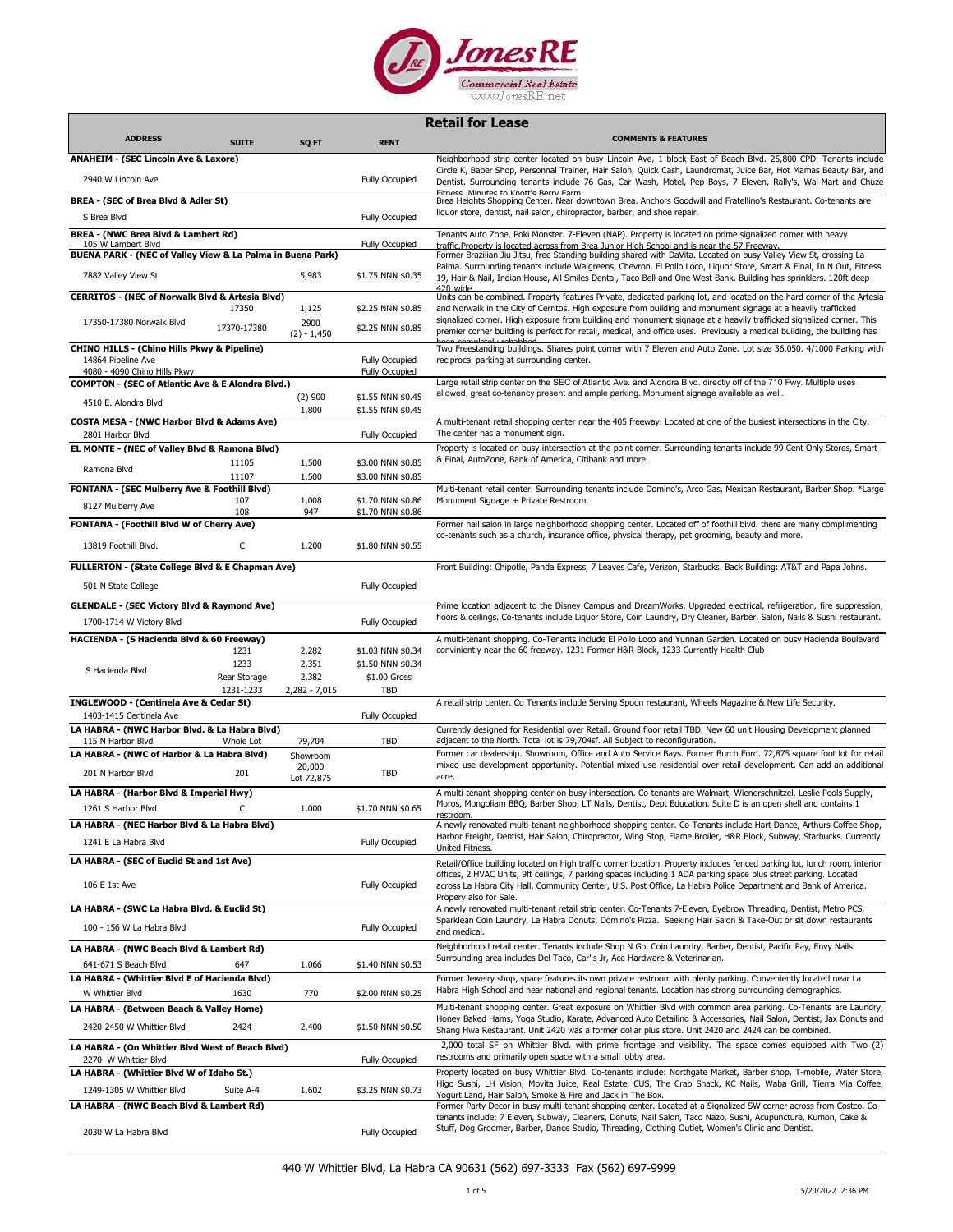

|                                                                                   |                   |                |                                        | <b>Retail for Lease</b>                                                                                                                                                                                                                    |
|-----------------------------------------------------------------------------------|-------------------|----------------|----------------------------------------|--------------------------------------------------------------------------------------------------------------------------------------------------------------------------------------------------------------------------------------------|
| <b>ADDRESS</b>                                                                    | <b>SUITE</b>      | SQ FT          | <b>RENT</b>                            | <b>COMMENTS &amp; FEATURES</b>                                                                                                                                                                                                             |
| LA HABRA - (West of Harbor Blvd & Imperial Hwy)                                   |                   |                |                                        | One Pads Remains, parcel 2 (711). Join coming soon La Quinta Hotel, Taco Bell and Hallmark. Adjacent now open                                                                                                                              |
| 701 E Imperial Highway                                                            | Parcel 1          | 92,117         | La Quinta Hotel<br>Sale or             | Kaiser Permanente medical facility to the West, Howards Appliances to the East, Wal-Mart across the street and CVS<br>cold storage warehouse to the North. The City is updating their General Plan and may allow additional uses beyond    |
| 711 E Imperial Highway                                                            | Parcel 2          | 39,928         | Ground Lease                           | current commercial zone for office, medical and light industrial. Parcel 2 (711) is available 39,928sf. Owners are                                                                                                                         |
| 731 E Imperial Highway                                                            | Parcel 3          | 32,195         | Taco Bell                              | performing a traffic study to extend the traffic signal at Village Dr into the property. CPD 44,100.                                                                                                                                       |
| 751 E Imperial Highway                                                            | Parcel 4          | 20,749         | Hallmark                               |                                                                                                                                                                                                                                            |
| LA HABRA - (West of Euclid St & Whittier Blvd)<br>251 W Whittier Blvd             |                   |                | <b>Fully Occupied</b>                  | Free Standing Building pointing NEC of Hillside & Whittier Blvd. Property located on busy Whittier Blvd. Formerly a<br>Fast Auto & Pay Day Loan. Lot Size 10,500sf with Monument Signage Available.                                        |
| LAKE FOREST - (NEC Rockflield Blvd & Centre Dr)                                   |                   |                |                                        | Multi tenant strip center, co-tenants include Enterprise Car Rental, Phone Repair, and Mr Pickles Sandwiches.                                                                                                                              |
| 23591 Rockfield Blvd<br>LAKE FOREST - (Bridger Rd at El Toro Rd)                  |                   |                | <b>Fully Occupied</b>                  | Surrounding tenants include Simpson Chevrolet, Starbucks, IHOP, Panera Bread, The Hat.<br>Located on Bridger Road at El Toro Road, just one block from the 5 freeway. Co-tenants include Comic Quest,                                      |
|                                                                                   | 100               | 952            | \$3.25 NNN \$0.25                      | Cumputer Store, Hair Salon, Kung F and Sierra Pool Supply. Surrounding tenants include Chevron, Mc Donalds,                                                                                                                                |
| 23811 Bridger Rd.                                                                 | 101               | 807            | \$3.25 NNN \$0.25                      | Arby's, The Pub Sports Bar, Honey Baked Hams, Green Thumb Nursery and more.                                                                                                                                                                |
|                                                                                   | 102               | 550            | \$3.25 NNN \$0.25                      |                                                                                                                                                                                                                                            |
| LAGUNA BEACH - (On S Coast Hwy W of Legion St)                                    |                   |                |                                        | Prime Retail Space. Located in Downtown Laguna Beach Between Legion St. & Laguna Ave. Directly across the street<br>from the iconic Cliff Restaurant. The space is freshly painted and has tremendous visibility and frontage onto Pacific |
| S Coast Hwy                                                                       |                   |                | Fully Occupied                         | Coast Hwy. City is open to many uses. Please call for details.                                                                                                                                                                             |
| LONG BEACH - (NEC of Cherry Ave & Artesia Blvd)                                   |                   |                |                                        | Property is Located on a a high traffic intersection in Long Beach. This location is conviniently located next to schools,                                                                                                                 |
|                                                                                   | 6620<br>6624-6628 | 1,100<br>2,200 | \$2.75 NNN \$0.96<br>\$2.75 NNN \$0.97 | residential, national and regional tenants. Suite 6624-6628 can be divited, 1,100 square feet each unit. Suite 6636-<br>6638 can be divited, 825 square feet each unit. Co-tenants include: Jack in The Box, C&S Donuts, Learning Center,  |
| 6600-6640 Cherry Ave                                                              | 6636-6638         | 1,650          | \$2.75 NNN \$0.98                      | and Thai Restaurant.                                                                                                                                                                                                                       |
|                                                                                   | 6640              | 1,600          | \$2.75 NNN \$0.99                      |                                                                                                                                                                                                                                            |
| LOS ANGELES - (N Hobart Blvd & Melrose Ave)<br>4803-4809 Melrose Ave              |                   |                | Fully Occupied                         | Current Tenants are a Mexican restaurant El Zarape and liquor store.                                                                                                                                                                       |
| MAYWOOD - (NEC of Atlantic and E Slauson Ave)                                     |                   |                |                                        | Four Large Private Offices Inside, Large Bullpen Area with two Restrooms and two Entrance Points. Property is                                                                                                                              |
| 4509 E. Slauson Ave                                                               |                   |                | Fully Occupied                         | locatedo on a high traffic signalized corner with strong demographics.                                                                                                                                                                     |
| <b>MONTCLAIR - (NWC of Olive &amp; Rose)</b>                                      |                   |                |                                        | Retail Office/R&D Space, Former Sherwin Williams Paints. Open Entry, 3 Offices, 2 Restrooms, 2 A/C Systems,                                                                                                                                |
| 5350 Olive St                                                                     |                   |                | <b>Fully Occupied</b>                  | Double Man Doors For Loading 100% Air Conditioned Space. Surrounding tenants include America's Tire Store,                                                                                                                                 |
| <b>MORENO VALLEY - (SWC Iris Ave &amp; Perris Ave)</b>                            |                   |                |                                        | Uhaul, Montclair Place; Carl's Jr, Target, US Bank, Best Buy, Cinnabon. Adjacent to Moreno Plaza; Starbucks, Subway,                                                                                                                       |
| SWC Iris & Perris Avenues                                                         |                   | 4.1 Acres      | \$TBD                                  | Seeking Anchor and Pad Tenants for Phase 2 which shares reciprocal access and parking with Phase 1. Phase 1 has<br>Aldi Supermarket, Starbucks, Habit Burger, Quick Quack Car Wash. Home Depot located across the street. The area         |
| ONTARIO - (E 4th St & N Baker Ave)                                                |                   |                |                                        | Property features Drive Thru Restaurant with Large Monument Sign, located on major Signalized Intersection that is                                                                                                                         |
| 1635 E 4th Street                                                                 |                   |                | Fully Occupied                         | Freeway Visible and adjacent to 10 Freeway. Most FF&E still in Place. Co-tenant is Carl's Jr Green Burrito,<br>surrounding tenants include AM/PM, Burger King, Jack in The Box and Golden Corral. Former Seafood Restaurant                |
|                                                                                   |                   |                |                                        | with two Cooking Hoods Available. Taxes: \$5,999.76 (property) + \$1,825.52 (Parking lot) = \$7,825.28                                                                                                                                     |
| <b>ONTARIO - (Vineyard Ave &amp; Riverside Dr)</b>                                |                   |                |                                        | A multi-tenant newly remodeled retail shopping center on Vineyard Ave & the 60 freeway. Co-tenants areJedi Travel                                                                                                                          |
| 2943-2961 Vineyard Ave                                                            |                   |                | Fully Occupied                         | Services, AAA Check Cashing, Donut Star & Mariscos Las Brisas, Raspados Arcoiris                                                                                                                                                           |
| <b>ORANGE - (NWC N Tustin St &amp; E Briardale Ave)</b><br>1800-1814 N Tustin St  |                   |                | Fully Occupied                         | Multi-tenant shopping center. Great Exposure on N Tustin St and E Briardale Ave. Busy Intersection. Co-tenants<br>include: Dentist, Massage/Body Care, SuperCuts and Restaurant.                                                           |
| <b>ORANGE - (NEC N Tustin St &amp; E Chapman Ave)</b>                             |                   |                |                                        | Multi-Tenant Shopping Center. Co-tenants include Fred Loya Insurance, Flowers & Lei, and Subway. Property is                                                                                                                               |
| 125 N Tustin st                                                                   |                   |                | Fully Occupied                         | located at a high traffic location with with close proximity to the 55 fwy.                                                                                                                                                                |
| ORANGE - (East of N Tustin St & E Katella Ave)                                    |                   |                |                                        | Restaurant building located on a lot of approximately 29,761 square feet. Former sushi restaurant. Ample parking                                                                                                                           |
| 1936 E Katella Ave                                                                |                   | 4,200          | \$175,000 per year                     | availability. High traffic location and high visibility from 55 freeeway. Also for Sale \$2,499,000.00                                                                                                                                     |
| <b>ORANGE - (N Orange Olive Rd &amp; E Greenleaf Ave)</b>                         |                   |                |                                        | Multi-tenant neighborhood retail center surrounded by residential. Co-tenants include Thrift Store which fronts                                                                                                                            |
| N Orange Olive Rd<br>PARAMOUNT - (Paramount Blvd & Somerset Blvd)                 |                   |                | <b>Fully Occupied</b>                  | Orange Olive, Post Office, Alfa Creative Services, Drapery, Upholstry, Market, Vacuum repair, El Japo's restaurant and<br>Ground Lease Pads available. Almost 1 full city block. Currently Lindsay Lumber and ACE Hardware with a 22,052sf |
|                                                                                   |                   |                |                                        | Free Standing Building to be demised. Surrounding tenants include Paramount Sheriff Station, Furniture Store, Liquor                                                                                                                       |
| 15101 Paramount Blvd                                                              | 3.28 acres        | 22,052         | \$TBD                                  | Store, Papa John's Pizza, T-Mobile, Income Tax, Donuts, Dentist, Cleaners, Thai Restaurant, Laundromat, Flower<br>Shop, Nail Salon, DoubleZ Restaurant. Seeking Home Improvement, Lumber, Flooring, Gym, Restaurant, Market, Fast          |
|                                                                                   |                   |                |                                        | Food, Gas Station, Car Wash, etc. Daytime population: 97,500 CPD: 40,593. Taxes \$43,000.00 Anchor position                                                                                                                                |
|                                                                                   |                   |                |                                        | and pads available.                                                                                                                                                                                                                        |
| PICO RIVERA - (NEC Rosemead Blvd & Burke St)                                      |                   |                |                                        | Located adjacent to the hard SE corner of Rosemead & Slauson, this 3-Tenant freestanding building has a vacancy<br>with many permitted uses by the city of Pico Rivera. Monument signage is visible from the intersection and large        |
| Rosemead Blvd                                                                     |                   |                | Fully Occupied                         | storefront windows present great visibility and advertising. The spaces can be combined or rented separately. (7828                                                                                                                        |
| POMONA - (W of Towne Ave & Foothill Blvd)                                         |                   |                |                                        | Former Convenience Store)<br>Adjacent to Arco Station and HiBrow Sports Bar. Private restroom in the unit. Space was previously occupied by a                                                                                              |
| 551 E Foothill Blvd                                                               |                   | 1,000          | \$1.35 NNN \$0.75                      | food operator. Lots of plumbing inside the unit.                                                                                                                                                                                           |
| SANTA FE SPRINGS - (NWC Imperial Hwy & Shoemaker)                                 |                   |                |                                        | On the signalized NW corner of Imperial and Shoemaker. 7-Eleven with gas station is on the NE corner, Carl's Jr is on                                                                                                                      |
| 12959 Imperial Hwy                                                                |                   |                | Fully Occupied                         | the SW corner. 1 million sf Golden Springs Industrial, Business and Food Court is across the street.                                                                                                                                       |
| SANTA FE SPRINGS - (Imperial Hwy & Leffingwell)<br>12610 Leffingwell Rd           |                   |                | <b>Fully Occupied</b>                  | Multi-tenant mix of retail, food users and office flex space Co-tenants include Starbucks, Flame Broiler, 24 Hr<br>Fitness, Farmer Boys and Select Staffing.                                                                               |
| WEST COVINA - (NWC of S Azusa Ave & E Francisquito Ave)                           |                   |                |                                        | Property located in high traffic intersection. Co-tenants include 7-Eleven and El Bucanas Restaurant. Surrounded by                                                                                                                        |
| 1347 S Azusa Ave                                                                  |                   | 850            | \$2.50 NNN \$1.05                      | schools, residential, national and regional tenants. Suite E is currently occupied by Dry Cleaner (Month to Month).                                                                                                                        |
| <b>WHITTIER - (East of Valley Home &amp; Leffingwell)</b>                         |                   |                |                                        | Multi-tenant retail center. Co-tenants include: Tubby's Bar, Liquor Store, Gym & Pet Grooming.                                                                                                                                             |
| Leffingwell Rd                                                                    |                   |                | <b>Fully Occupied</b>                  |                                                                                                                                                                                                                                            |
| <b>WHITTIER - (SWC Greenleaf Ave &amp; Wardman St)</b>                            |                   |                |                                        | Multi-tenant shopping center. Plenty of parking, with one of the largest parking lots in the area. Co-tenants include                                                                                                                      |
| 7201-7205 Greenleaf Ave                                                           | 7205 A1 & A2      | 3,334          | \$1.50 NNN \$0.72                      | Coffee Bean, Bella Emporio, Greenleaf Cafe, Lashes on Broadway, H&R Block and Moonlight Threading. One of the<br>busiest intersections in uptown Whittier. Near Whittier College, movie theater & Hotel. Plenty of permitted retail uses   |
| WHITTIER - (SEC Norwalk Blvd & Rivera Rd)                                         |                   |                |                                        | thic Untown Whittier location such as: Eitness, Danse, Martial Arts & More<br>A free standing retail building. Lot 20,774sf. Located across from a Catholic Church. Surrounding tenants; Marisco's                                         |
| 8542 Norwalk Blvd                                                                 |                   |                | Fully Occupied                         | El Paisa, Michael's Burgers, May Flowers, Barber, 2 blocks from Aeolian Elementary School. Zone LCC4* 28 Parking                                                                                                                           |
| <b>WHITTIER - (Whittier Blvd &amp; First St)</b>                                  |                   |                |                                        | Great signalized Location. Retail street frontage and monument signage available. Co-Tenants include: Berkshire                                                                                                                            |
| 16230 Whittier Blvd.                                                              |                   |                | <b>Fully Occupied</b>                  | Hathaway Real Estate, Dog Grooming, Signarama, Classic Dry Cleaners, A Sculpted You, Subway, Rosarito Tacos,                                                                                                                               |
|                                                                                   |                   |                |                                        | Royal Dental, Hair Salon, Insurance, Yang's Restaurant, Marsico Pool Supply, Massage, Vacuum Repair, CBD Shop,<br>Busy Strip Center on Whittier Blvd. Ample Parking and Large Pylon Sign Offering Maximum Visibility.                      |
| WHITTIER - (W of Beach Blvd E of 1st St on Whittier Blvd)<br>16310 Whittier Blvd. |                   |                | <b>Fully Occupied</b>                  |                                                                                                                                                                                                                                            |
| <b>WHITTIER - (Whittier Blvd &amp; Valley Home)</b>                               |                   |                |                                        | Multi tenant retail strip center, NW signalized corner of Whittier Blvd and Valley Home. Co-tenants TJ Nails, Casa De                                                                                                                      |
| 16561-16571 Whittier Blvd                                                         |                   |                | <b>Fully Occupied</b>                  | Bellini Salon, Barber Shop. 16571 is currently Vans Store. Parking in rear. 16571 available June 2021                                                                                                                                      |
| <b>WHITTIER (W of Colima Rd.)</b>                                                 |                   |                |                                        | Unit features two private restrooms, two separate offices, large open area & plenty of parking in front and the rear.                                                                                                                      |
| 14630 Whittier Blvd                                                               |                   | 1,900          | \$1.50 Gross                           | Property is located on high traffic location surrounded by national and regional tenants. Former Catholic Gift Shop.                                                                                                                       |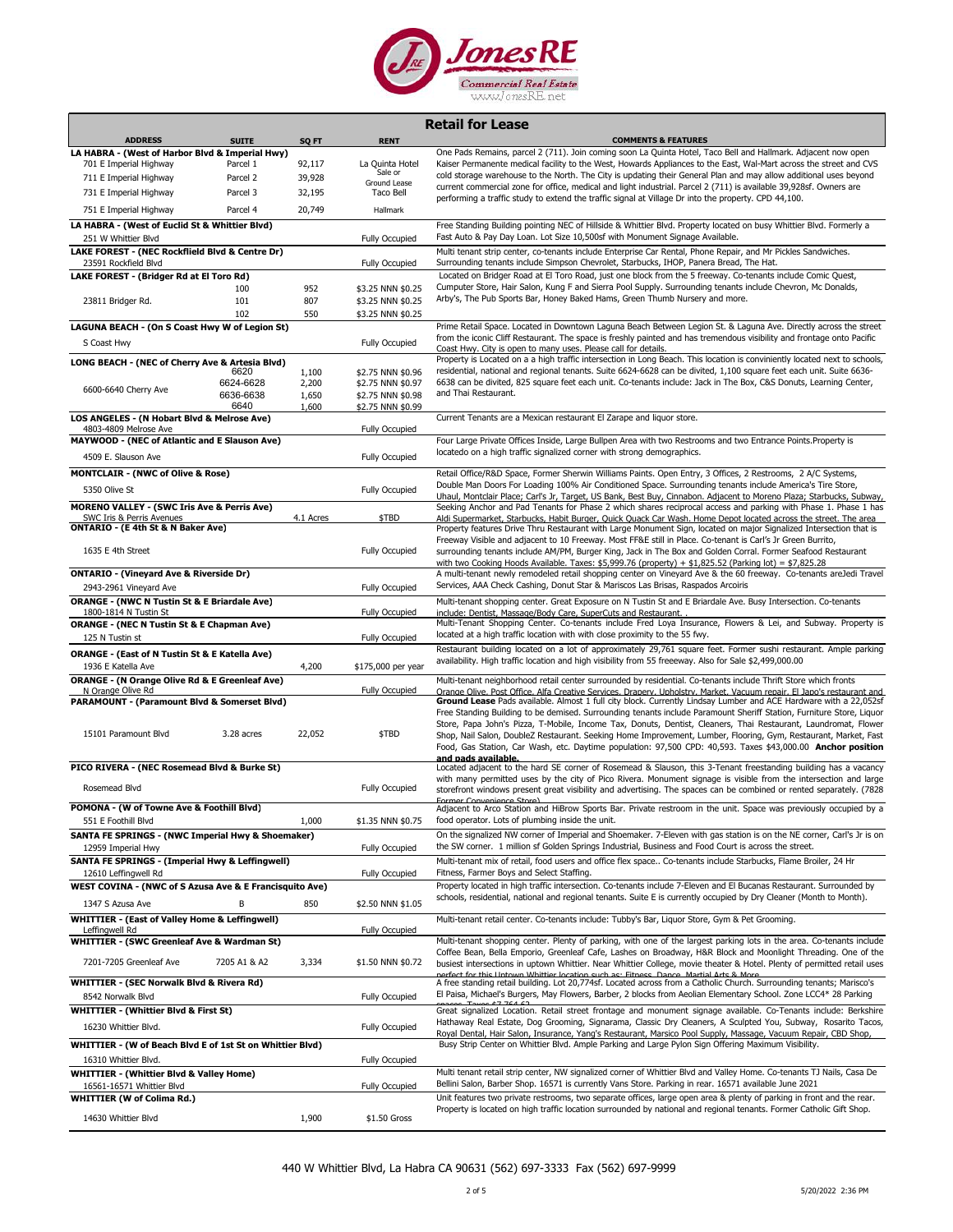

|  | <b>Office Space For Lease</b> |  |  |
|--|-------------------------------|--|--|
|--|-------------------------------|--|--|

| <b>ADDRESS</b>                                                             | <b>SUITE</b>                     | SQ FT          | <b>RENT</b>                            | <b>COMMENTS &amp; FEATURES</b>                                                                                                                                                                                                                                                                                                                                                                                                                                                                        |
|----------------------------------------------------------------------------|----------------------------------|----------------|----------------------------------------|-------------------------------------------------------------------------------------------------------------------------------------------------------------------------------------------------------------------------------------------------------------------------------------------------------------------------------------------------------------------------------------------------------------------------------------------------------------------------------------------------------|
| BREA - (S Brea Blvd Sout of E Fir St)                                      |                                  |                |                                        | Upstairs Office Space in Quiet Complex with Plenty of Parking. 2 Individual Private Offices Within & Large Entryway.                                                                                                                                                                                                                                                                                                                                                                                  |
| 747 S Brea Blvd                                                            |                                  |                | Fully Occupied                         | Common Restroom. Brand New Flooring.                                                                                                                                                                                                                                                                                                                                                                                                                                                                  |
| CORONA - (NWC of Compton Ave & Old Temescal Rd)                            |                                  |                |                                        | Single Story, high-image office. Located in the Corona Spectrum Business Center with excellent freeway visibility off                                                                                                                                                                                                                                                                                                                                                                                 |
| 1385 Old Temescal Rd                                                       | 100                              | 3,385          | \$1.85 MG                              | of the 15-freeway and Old Temescal Rd. 4:1 parking ratio with plenty of available spaces. Adjacent to South Corona                                                                                                                                                                                                                                                                                                                                                                                    |
|                                                                            |                                  |                |                                        | Post Office and many other major retail users nearby.                                                                                                                                                                                                                                                                                                                                                                                                                                                 |
| DUARTE - (NWC of Highland Ave & Hungtington Dr)                            |                                  |                |                                        | Located on signalized intersection, Strong street visibility, Surface parking, total square footage 7,490 square foot<br>office building, Landlord pays trash, gardener, water, gas and exterior electric. Co tenants: include a Dentist, CPA,                                                                                                                                                                                                                                                        |
| 1755 East Huntington Drive                                                 |                                  |                | <b>Fully Occupied</b>                  | State farm Agent, engineer and True Care Home Health.                                                                                                                                                                                                                                                                                                                                                                                                                                                 |
| LA HABRA - (Whittier Blvd Between Euclid St and Idaho St.)                 |                                  |                |                                        | Upstairs Office Condominium. Space contains two offices and a private restroom with shower. Located on busy                                                                                                                                                                                                                                                                                                                                                                                           |
| 721 W Whittier Blvd                                                        | R                                | 1,000          | \$1.80 Gross                           | Whittier Blvd. near National and Regional Tenants.                                                                                                                                                                                                                                                                                                                                                                                                                                                    |
| LA HABRA - (W of S Cypress St)                                             |                                  |                |                                        | Property is located on a busy Boulevard. Property is close to Police Station, Banks and many other national and                                                                                                                                                                                                                                                                                                                                                                                       |
| 325 E La Habra Blvd                                                        |                                  |                | Fully Occupied                         | regional Tenants. Ample parking available.                                                                                                                                                                                                                                                                                                                                                                                                                                                            |
| LA HABRA - (Between Harbor Blvd & Euclid)                                  |                                  |                |                                        | A multi-tenant retail/office center with Whittier Blvd street frontage. Parking in the rear. Adjacent JonesRe between                                                                                                                                                                                                                                                                                                                                                                                 |
| 404-424 W Whittier Blvd.                                                   |                                  |                | <b>Fully Occupied</b>                  | Euclid and Walnut. Insurance, Florist, Escrow, Acupuncture. Former Barber                                                                                                                                                                                                                                                                                                                                                                                                                             |
| LA HABRA - (E La Habra Blvd & S Valencia St)                               |                                  |                |                                        | Spanish-Mediterranean style, free-standing building. Property can be used as medical/office or retail space. Located                                                                                                                                                                                                                                                                                                                                                                                  |
| 860 E La Habra Blvd                                                        |                                  |                | <b>Fully Occupied</b>                  | within 1 mile of City Hall, Police Department, and Post Office. Suite 110 for medical use. St Jude Hospital is located 3<br>miles from this location with Whittier Presbyterian Hospital 1/4 mile away.                                                                                                                                                                                                                                                                                               |
| LA HABRA - (W La Habra Blvd & Rigsby St)                                   |                                  |                |                                        | Medical office building fully built out. Just west of Costco and Beach Blvd. Unit 1 shares utilities with the adjacent                                                                                                                                                                                                                                                                                                                                                                                |
| 2501 W La Habra Blvd                                                       | 5                                | 1,400-1,500    | \$2,000 per month                      | tenant. Unit 5 was a former massage use. Unit 8&9 can be divided. 2531 was a former sports medicine. 2541 was a                                                                                                                                                                                                                                                                                                                                                                                       |
| 2531 W La Habra Blvd                                                       | 8&9                              | 1,664<br>1,500 | \$1.35 MG<br>\$1.35 MG                 | former doctors office.                                                                                                                                                                                                                                                                                                                                                                                                                                                                                |
| 2541 W La Habra Blvd                                                       |                                  | 1,500          | \$1.35 MG                              |                                                                                                                                                                                                                                                                                                                                                                                                                                                                                                       |
| LA HABRA - (Beach Blvd & Lambert Rd)                                       |                                  |                |                                        | Professional Office space available with reception area, 2 large offices, conference room, file room, common                                                                                                                                                                                                                                                                                                                                                                                          |
| 800 S Beach Blvd                                                           |                                  |                | Fully Occupied                         | restrooms. Former attorney's office. Faces Beach Blvd between Lambert and Imperial Hwy. Furniture available.<br>Seeking Attorney, Insurance, Real Estate, Accountant, Mortgage, General Office, etc. Law Library on premises.                                                                                                                                                                                                                                                                         |
| <b>NORWALK - (Firestone Blvd &amp; Pioneer Blvd)</b>                       |                                  |                |                                        | Renovated office building. Space features 3 offices, reception for customers, reception for workers, private restroom                                                                                                                                                                                                                                                                                                                                                                                 |
| 11850 E Firestone Blvd                                                     |                                  | 1,738          | \$1.50 FSG                             | and a lunch room. Parking 4/1000. Monument sign space available. Current tenants Dental, Dr Randall Shue, New                                                                                                                                                                                                                                                                                                                                                                                         |
| <b>NORWALK - (Firestone Blvd &amp; Pioneer Blvd)</b><br>12715 Pioneer Blvd |                                  |                | Fully Occupied                         | Former EDD free standing Office building. Reception with Lobby, perimeter offices, large open bull pen area, 3<br>conference rooms, telecom room, storage, janitor closet, drinking fountains, Men's & Women's restrooms; 1 private,<br>1 public. Free standing building in a multi tenant office park, Co-tenants are Care More and EDD Fraud Investigations<br>Office. Substantial common area parking. 1/2 block to Imperial Hwy & 5 fwy. 3/4 mile from the Norwalk Civic Center<br>& Court House. |
| SANTA FE SPRINGS - (SEC of Leffingwell Rd & Imperial Hwy)                  |                                  |                |                                        | Co-Tenants: Subway, Starbucks, Flame Broiler, Staffing Agency, 24 Hr. Fitness & Poke Restaurant                                                                                                                                                                                                                                                                                                                                                                                                       |
| 13244 Imperial Hwy                                                         |                                  |                | <b>Fully Occupied</b>                  | Property sits in a large food court adjacent to a 1 million square foot industrial master planned development.                                                                                                                                                                                                                                                                                                                                                                                        |
| SANTA FE SPRINGS - (Imperial Hwy & Leffingwell)                            |                                  |                |                                        | Co-Tenants: Subway, Starbucks, Flame Broiler, Staffing Agency, 24 Hr. Fitness & Poke Restaurant                                                                                                                                                                                                                                                                                                                                                                                                       |
| 12640 Leffingwell Rd                                                       |                                  |                | Fully Occupied                         | Property sits in a large food court adjacent to a 1 million square foot industrial master planned development. Office<br>formerly occupied by a real estate brokerage. 8 private offices. Conference Room. Large bullpen cubicle area. 2<br>restrooms. Ample parking.                                                                                                                                                                                                                                 |
| WHITTIER - (Between La Entrada Ave & Highland Ave)                         |                                  |                |                                        | Located on busy street. Office includes 6 Individual office spaces, private restroom, private kitchen area, and shared                                                                                                                                                                                                                                                                                                                                                                                |
| 14619 Whittier Blvd                                                        |                                  |                | <b>Fully Occupied</b>                  | lobby. Sinks in majority of office and treatment rooms. Medical or Professional office uses welcome.                                                                                                                                                                                                                                                                                                                                                                                                  |
| WHITTIER - Whittier Plaza (Between Beach & First)                          |                                  |                |                                        | Located at the SEC of Whittier Blvd. and First St. single story garden office. No Janitorial. Suite 16 has a private                                                                                                                                                                                                                                                                                                                                                                                  |
| 16262 Whittier Blvd.                                                       | 1                                | 525            | $$1,200$ per month                     | common area restroom with suite 16A. Suite 17A shares common restrooms with Suite 17 & or with suite 18. We                                                                                                                                                                                                                                                                                                                                                                                           |
|                                                                            | 3                                | 650            | \$1,300 per month                      | welcome all offers. However, all above rates are based on type of business and rate is subject to change. Suite 12                                                                                                                                                                                                                                                                                                                                                                                    |
|                                                                            | $\overline{4}$<br>$\overline{7}$ | 500            | \$1,200 per month                      | and Suite 27 have desk. Units 3 & 4 can be combined, units 7 & 8 can be combined, units 9 & 10 can be combined.                                                                                                                                                                                                                                                                                                                                                                                       |
|                                                                            | 8                                | 645<br>500     | \$1,400 per month<br>\$1,200 per month |                                                                                                                                                                                                                                                                                                                                                                                                                                                                                                       |
|                                                                            | 9                                | 500            | \$1,200 per month                      |                                                                                                                                                                                                                                                                                                                                                                                                                                                                                                       |
|                                                                            | 11                               | 500            | $$1,200$ per month                     |                                                                                                                                                                                                                                                                                                                                                                                                                                                                                                       |
|                                                                            | 12                               | 750            | $$1,500$ per month                     |                                                                                                                                                                                                                                                                                                                                                                                                                                                                                                       |
|                                                                            | 13                               | 750            | \$1,500 per month                      |                                                                                                                                                                                                                                                                                                                                                                                                                                                                                                       |
|                                                                            | 14                               | 500            | \$1,200 per month                      |                                                                                                                                                                                                                                                                                                                                                                                                                                                                                                       |
|                                                                            | 24                               | 750            | \$1,500 per month                      |                                                                                                                                                                                                                                                                                                                                                                                                                                                                                                       |
|                                                                            | 25                               | 750<br>500     | \$1,500 per month<br>\$1,200 per month |                                                                                                                                                                                                                                                                                                                                                                                                                                                                                                       |
| <b>WHITTIER - (Pickering Ave &amp; Hadely St)</b>                          |                                  |                |                                        | Units has a private restroom, individual signage on the front exterior of the building & private access through gated                                                                                                                                                                                                                                                                                                                                                                                 |
| 12608 Hadley St.                                                           |                                  |                | <b>Fully Occupied</b>                  | stairway. Co-Tenants include: Barber, Market & Sushi Restaurant. Plenty of Parking available.                                                                                                                                                                                                                                                                                                                                                                                                         |
| <b>WHITTIER - (Painter Ave North of Whittier Blvd)</b>                     |                                  |                |                                        | High-Image Upstairs office space located on Painter Ave. just south of the court house. The upgraded office space<br>comes with 1 restroom, 1 large conference room, a generously sized bullpen area, 5 private offices and a                                                                                                                                                                                                                                                                         |
| 7915 Painter Ave                                                           |                                  | 1,100-2,200    | \$1.60 FSG                             | kitchen/break room. 6 parking spots are included as well.                                                                                                                                                                                                                                                                                                                                                                                                                                             |
| <b>WHITTIER - (Painter Ave &amp; Walnut St)</b><br>7648 Painter Ave        |                                  |                | <b>Fully Occupied</b>                  | Location features ample parking and Large Monument Signage. Unit has private restroom. Excellent exposure to<br>Uptown Whittier traffic. Ample Parking. Located one Block South of Whittier College and Court House.                                                                                                                                                                                                                                                                                  |
| <b>WHITTIER - (NEC of Painter Ave &amp; Walnut St)</b>                     |                                  |                |                                        | Free-Standing office building on the corner of Painter Ave. & Walnut St. Perfect for Medical, Beauty, General Office                                                                                                                                                                                                                                                                                                                                                                                  |
| 13407 Walnut St                                                            |                                  |                | <b>Fully Occupied</b>                  | etc. Excellent exposure to Uptown Whittier traffic. Ample Paking. Located one Block South of Whittier College and<br>Court House.                                                                                                                                                                                                                                                                                                                                                                     |
| <b>WHITTIER - (Painter Ave &amp; Penn)</b>                                 |                                  |                |                                        | Down the street from Whittier College and Across the street from City Hall.                                                                                                                                                                                                                                                                                                                                                                                                                           |
| 7318 Painter Ave                                                           |                                  |                | <b>Fully Occupied</b>                  |                                                                                                                                                                                                                                                                                                                                                                                                                                                                                                       |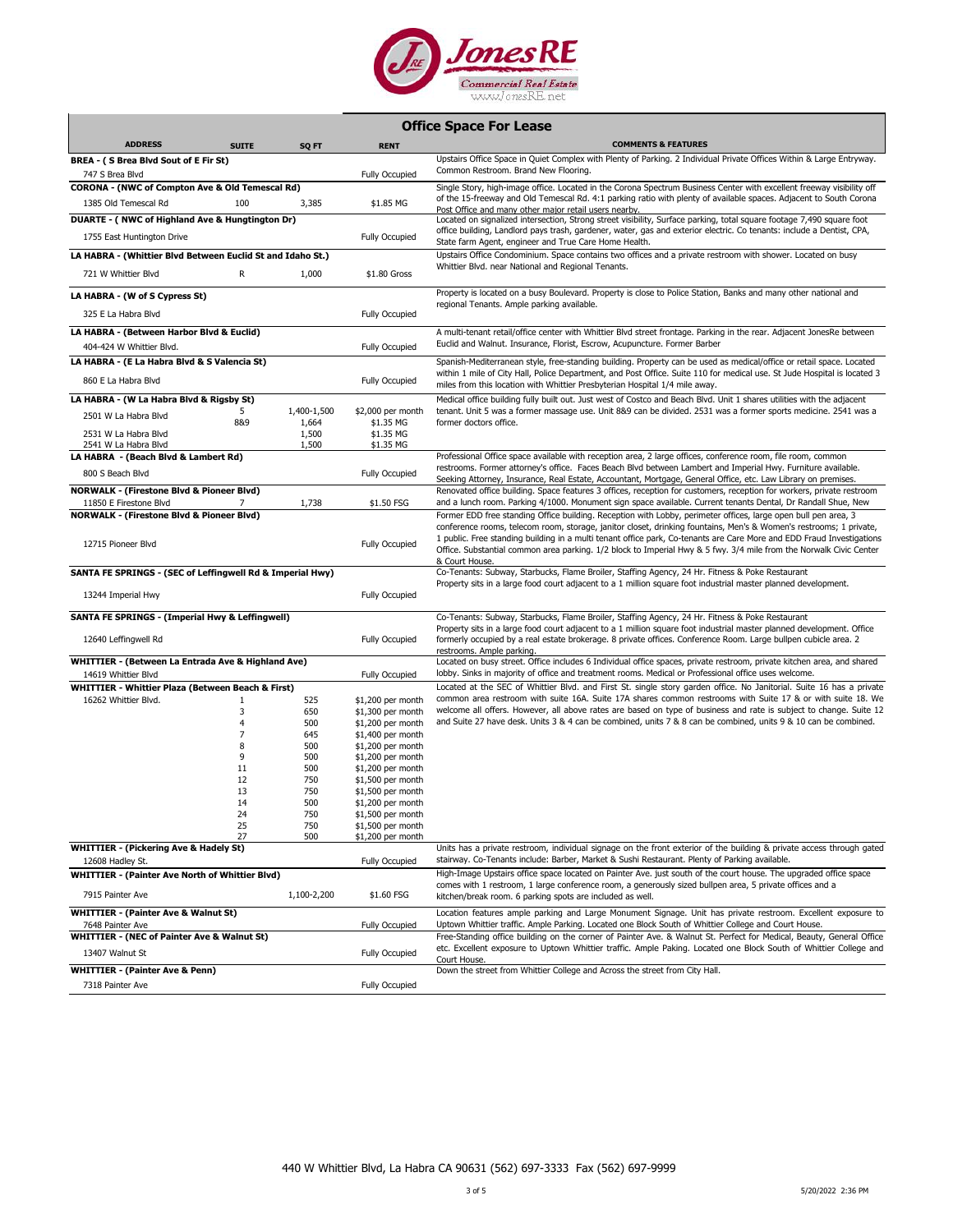

|             | <b>Industrial For Lease/Sale</b> |  |
|-------------|----------------------------------|--|
| <b>RENT</b> |                                  |  |

| <b>ADDRESS</b>                                                                                                                                | <b>SUITE</b> | SQ FT                            | <b>RENT</b>                                    | <b>COMMENTS &amp; FEATURES</b>                                                                                                                                                                                                                                                                                                                   |
|-----------------------------------------------------------------------------------------------------------------------------------------------|--------------|----------------------------------|------------------------------------------------|--------------------------------------------------------------------------------------------------------------------------------------------------------------------------------------------------------------------------------------------------------------------------------------------------------------------------------------------------|
| BREA - (E of S Kraemer Blvd)<br>2721 Saturn St                                                                                                |              |                                  | <b>Fully Occupied</b>                          | Property features reception with counter in place and large private office. Rooms in warehouse can remain or be<br>removed, rear ground level roll up door 220 Volt Power. Near Imperial Hwy & Kraemer Blvd.                                                                                                                                     |
| LA HABRA - (North of W Lambert Rd & W of Walnut St)                                                                                           |              |                                  |                                                | 3 units available. Industrial Warehouse fully fenced yard with office. 14' clearance, 2 ground level roll up door, each                                                                                                                                                                                                                          |
|                                                                                                                                               | 541          |                                  | <b>Fully Occupied</b>                          | unit has a restroom. 5 parking spaces in front, parking also available on side and rear yard parking as well. Property                                                                                                                                                                                                                           |
| W Mountain View Ave                                                                                                                           | 543<br>545   |                                  | <b>Fully Occupied</b><br><b>Fully Occupied</b> | is located near residential, retail properties, schools and parks.                                                                                                                                                                                                                                                                               |
| LA HABRA - (West of Harbor Blvd & Imperial Hwy)                                                                                               |              |                                  |                                                | One Pads Remains, parcel 2 (711). Join coming soon La Quinta Hotel, Taco Bell and Hallmark. Adjacent now open                                                                                                                                                                                                                                    |
| 701 E Imperial Highway                                                                                                                        | Parcel 1     | 92,117                           | La Quinta Hotel<br>Sale or                     | Kaiser Permanente medical facility to the West, Howards Appliances to the East, Wal-Mart across the street and CVS<br>cold storage warehouse to the North. The City is updating their General Plan and may allow additional uses beyond                                                                                                          |
| 711 E Imperial Highway                                                                                                                        | Parcel 2     | 39,928                           | Ground Lease                                   | current commercial zone for office, medical and light industrial. Parcel 2 (711) is available 39,928sf. Owners are                                                                                                                                                                                                                               |
| 731 E Imperial Highway                                                                                                                        | Parcel 3     | 32,195                           | Taco Bell                                      | performing a traffic study to extend the traffic signal at Village Dr into the property. CPD 44,100.                                                                                                                                                                                                                                             |
| 751 E Imperial Highway                                                                                                                        | Parcel 4     | 20,749                           | <b>Hallmark</b>                                |                                                                                                                                                                                                                                                                                                                                                  |
| WHITTIER - (NW of Whittier Blvd & Washington Blvd)<br>12512 Whittier Blvd                                                                     |              |                                  | <b>Fully Occupied</b>                          | Warehouse property on busy Whittier Blvd just west of Washington Blvd. Fenced yard. 10' drive-up door in rear.<br>20,499sf lot.                                                                                                                                                                                                                  |
|                                                                                                                                               |              |                                  |                                                | <b>Land For Lease/Ground Lease/Sale</b>                                                                                                                                                                                                                                                                                                          |
| <b>ADDRESS</b>                                                                                                                                | <b>SUITE</b> | SQ FT                            | <b>RENT</b>                                    | <b>COMMENTS &amp; FEATURES</b>                                                                                                                                                                                                                                                                                                                   |
| <b>FONTANA - (Valley Blvd East of Almond Ave)</b>                                                                                             |              |                                  |                                                | Location features Fencing, Curb and Gutter improvements. Access to I-10 Freeway. Approved for multiple uses.<br>Seeking Drive Thru Restaurant. One of the Last Prime parcels Fronting Valley Boulevard. CPD: 17,562                                                                                                                              |
| 14336 Valley Blvd                                                                                                                             |              | 19,500                           | \$100,000 per year                             |                                                                                                                                                                                                                                                                                                                                                  |
| LA HABRA - (On Whittier Blvd between Hacienda Blvd & Beach Blvd)                                                                              |              |                                  |                                                | One of the last large full city block developments available on Whittier Blvd. Located on the NEC of Whittier Blvd and                                                                                                                                                                                                                           |
| 1701-1751 W Whittier Blvd                                                                                                                     |              |                                  | <b>Fully Occupied</b>                          | Beach Blvd to Hacienda Blvd. National and Regional tenants already in place to be developed; Chase bank, Auto<br>Zone, Starbucks, In-N-Out, Carwash. Construction Starting Soon.                                                                                                                                                                 |
| LA HABRA - (NW Corner Beach Blvd & Imperial Hwy)                                                                                              |              |                                  |                                                | Ground Lease Only. Approved plan for a 4,100 sf retail bank building and possible 2,300 square foot fast food with                                                                                                                                                                                                                               |
| 1199 S Beach Blvd                                                                                                                             |              |                                  | <b>Fully Occupied</b>                          | drive-thru or gas station. Taxes \$8,335.92 \$175/month Landscaping. Point corner location. Busiest intersection in La<br>Habra with over 170,000 cars per day. Co-tenants Vons, Taco Bell, Firestone, L&L Hawaiian BBQ, UPS Store, Downey<br>saving & more. Across the street from two Power Centers.                                           |
| LA HABRA - (NWC Harbor Blvd & La Habra Blvd)                                                                                                  |              |                                  |                                                | Currently designed for Residential over Retail. Ground floor retail to be determined. Possible mixed use development                                                                                                                                                                                                                             |
| 115 N Harbor Blvd                                                                                                                             | Whole Lot    | 79,704                           | \$TBD                                          | to the North with 37-50 units per acre. The entire lot is 79,704 square feet. All Subject to reconfiguration. Seeking<br>restaurants, possible food court opportunity. The City of La Habra wants 3 properties to be developed as one<br>common development; Sunset St & Stearns Ave and 201 N Harbor.                                           |
| LA HABRA - (SEC Sunset St & Stearns Ave)                                                                                                      |              |                                  |                                                | 3 parcels available 303-113-01, 02 & 03. Part of the La Habra Specific Plan; 100% commercial or mixed use 37-50                                                                                                                                                                                                                                  |
| Sunset St & Stearns Ave                                                                                                                       |              | 38,107                           | \$TBD                                          | units per acre. Just West of 201 N Harbor which is also available with 72,875sf. The City of La Habra wants 3<br>properties to be developed as one common development; 115 N Harbor Blvd and 201 N Harbor.                                                                                                                                       |
| LA HABRA - (SWC Harbor Blvd & Stearns Ave)                                                                                                    |              |                                  |                                                | Former car dealership. Showroom, Office and Auto Service Bays. Former Burch Ford. 72,875 square foot lot for retail                                                                                                                                                                                                                              |
| 201 N Harbor Blvd                                                                                                                             | 201          | Showroom<br>20,000<br>Lot 72,875 | \$TBD                                          | mixed use development opportunity, part of the La Habra Specific Plan. Potential mixed use residential over retail<br>development with 37-50 units per acre. Can add an additional 38,107sf of land to the West. The City of La Habra<br>wants 3 properties to be developed as one common development; Sunset St & Stearns Ave and 115 N Harbor. |
| LA HABRA - (West of Harbor Blvd & Imperial Hwy)                                                                                               |              |                                  |                                                | Two Pads Remain, parcel 2 (711) and parcel 4 (751). Join coming soon La Quinta Hotel and Taco Bell. Adjacent now                                                                                                                                                                                                                                 |
| 701 E Imperial Highway                                                                                                                        | Parcel 1     | 92,117                           | La Quinta Hotel                                | open Kaiser Permanente medical facility to the West, Howards Appliances to the East, Wal-Mart across the street and                                                                                                                                                                                                                              |
| 711 E Imperial Highway                                                                                                                        | Parcel 2     | 39,928                           | Sale or<br>Ground Lease                        | CVS cold storage warehouse to the North. The City is updating their General Plan and may allow additional uses<br>beyond current commercial zone for office, medical and light industrial. Parcel 2 (711) is available 39,928sf, Parcel 4                                                                                                        |
| 731 E Imperial Highway                                                                                                                        | Parcel 3     | 32,195                           | Taco Bell                                      | (751) is available 20,749sf. Owners are performing a traffic study to extend the traffic signal at Village Dr into the<br>property. CPD 44,100.                                                                                                                                                                                                  |
| 751 E Imperial Highway                                                                                                                        | Parcel 4     | 20,749                           | Sale or<br>Ground Lease                        |                                                                                                                                                                                                                                                                                                                                                  |
| LA MIRADA - Signalized Corner Lot (SEC Imperial Hwy & Edwards St)<br><b>Imperial Hwy</b><br>(no allocated address # yet)<br>APN #8044-031-017 |              | 18,596                           | \$80,000 per year                              | Signalized SEC of Imperial Hwy & Edwards St just west of Valley View. Perfect for fast food, gas station, car wash,<br>retail strip center. Plans in process for a 5,000 sf retail center. Across from Neighborhood Shopping Center Anchored<br>by Big Lots & Kentucky Fried Chicken. 150 FT across on Imperial Hwy & 125 FT on Edwards.         |
| <b>MORENO VALLEY - (SWC Iris Ave &amp; Perris Ave)</b>                                                                                        |              |                                  |                                                | Ground Lease Seeking Anchor and Pad Tenants for Phase 2 which shares reciprocal access and parking with Phase<br>1. Phase 1 has Aldi Supermarket, Starbucks, Habit Burger, Quick Quack Car Wash. Home Depot located across the                                                                                                                   |
| SWC Iris & Perris Avenues                                                                                                                     |              | 4.1 Acres                        | \$T BD                                         | street. The area is surrounded by Retail, residential and schools.                                                                                                                                                                                                                                                                               |